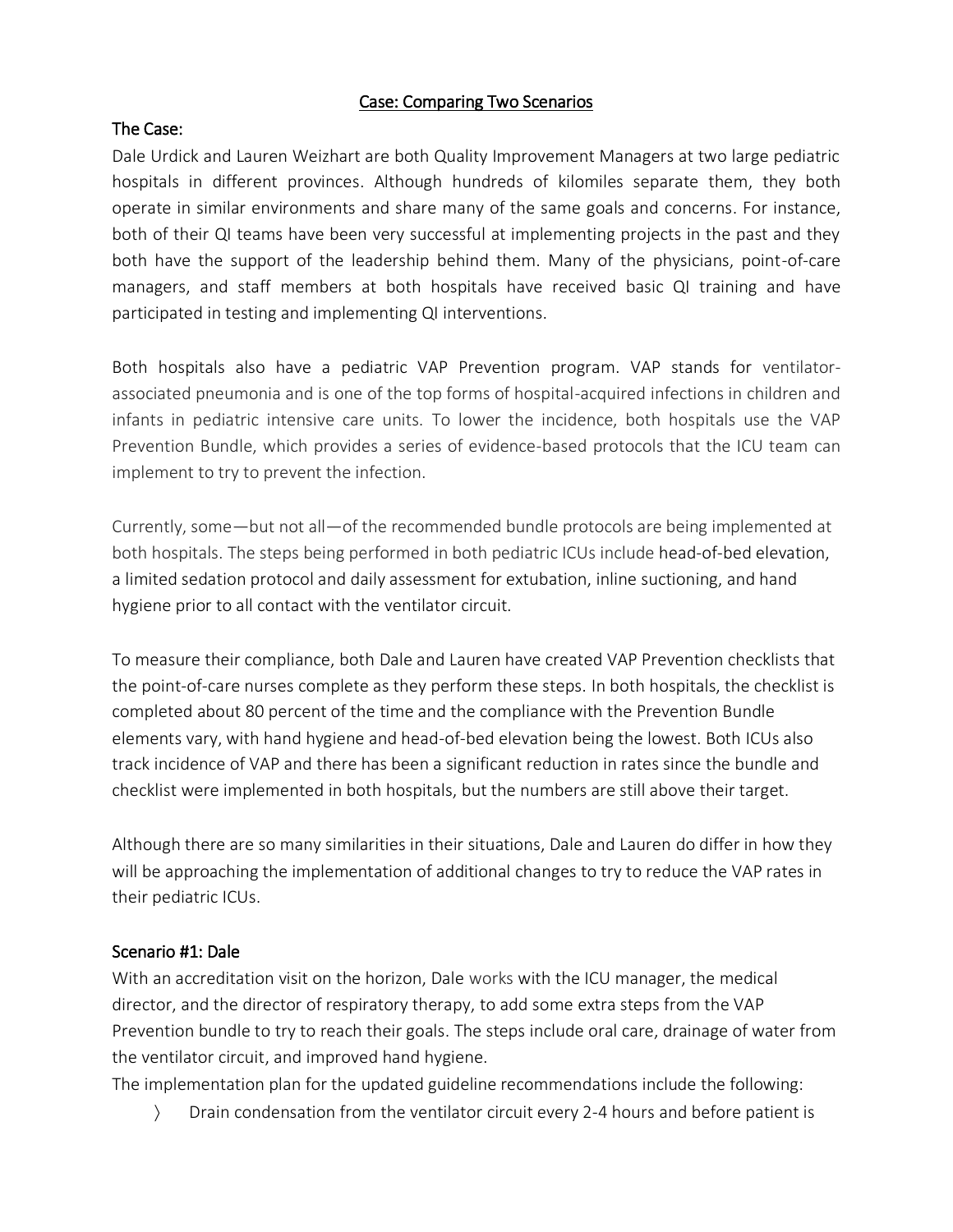repositioned

- ² Perform oral care according to the table (see below)
- ² Keep hand sanitizers at the bedside

| Age group                                | Intervention                                                                                                                                                                                                                                                                                                                                                                                                                                                                                                                   |  |  |
|------------------------------------------|--------------------------------------------------------------------------------------------------------------------------------------------------------------------------------------------------------------------------------------------------------------------------------------------------------------------------------------------------------------------------------------------------------------------------------------------------------------------------------------------------------------------------------|--|--|
| Neonates and infants with no teeth       | Every 2 hours: moisten mouth with swabs soaked in clean water or physiological saline<br>Every 2 hours and as needed: coat lips with petroleum jelly                                                                                                                                                                                                                                                                                                                                                                           |  |  |
| Infants and children <6 years with teeth | Every 12 hours: brush teeth with small, soft toothbrush and fluoride toothpaste; suction out<br>excess toothpaste, but do not rinse out mouth<br>Every 2 hours: moisten mouth with swabs soaked in clean water or physiological saline<br>Every 2 hours and as needed: coat lips with petroleum jelly                                                                                                                                                                                                                          |  |  |
| Children $\geq 6$ years with teeth       | Every 12 hours:<br>Brush teeth with small, soft toothbrush and fluoride toothpaste; suction out excess tooth-<br>paste, but do not rinse out mouth<br>Rinse mouth with 0.1% chlorhexidine: irrigate with a syringe or wipe oral mucosa with a<br>swab; suction excess solution, but do not rinse out mouth with water; use at least 30<br>minutes after brushing teeth<br>Every 2 hours: moisten mouth with swabs soaked in clean water or physiological saline<br>Every 2 hours and as needed: coat lips with petroleum jelly |  |  |

Since there is already a VAP Prevention Program in place, Dale works with the management team to modify the existing checklist and provide educational material and sessions to educate the staff on the changes. He also reaches out to infection control to create a hand hygiene poster campaign and audit-feedback. The team reviews the data collected on the checklists every two weeks and sees moderate completion of the checklist and utilization of the new practices.

Dale meets with the nurse manager and point-of-care nurses on the unit and learns that they find it challenging to add these new changes to their existing workload. With this information in hand, he meets with his team to assess their efforts and determine what to do next.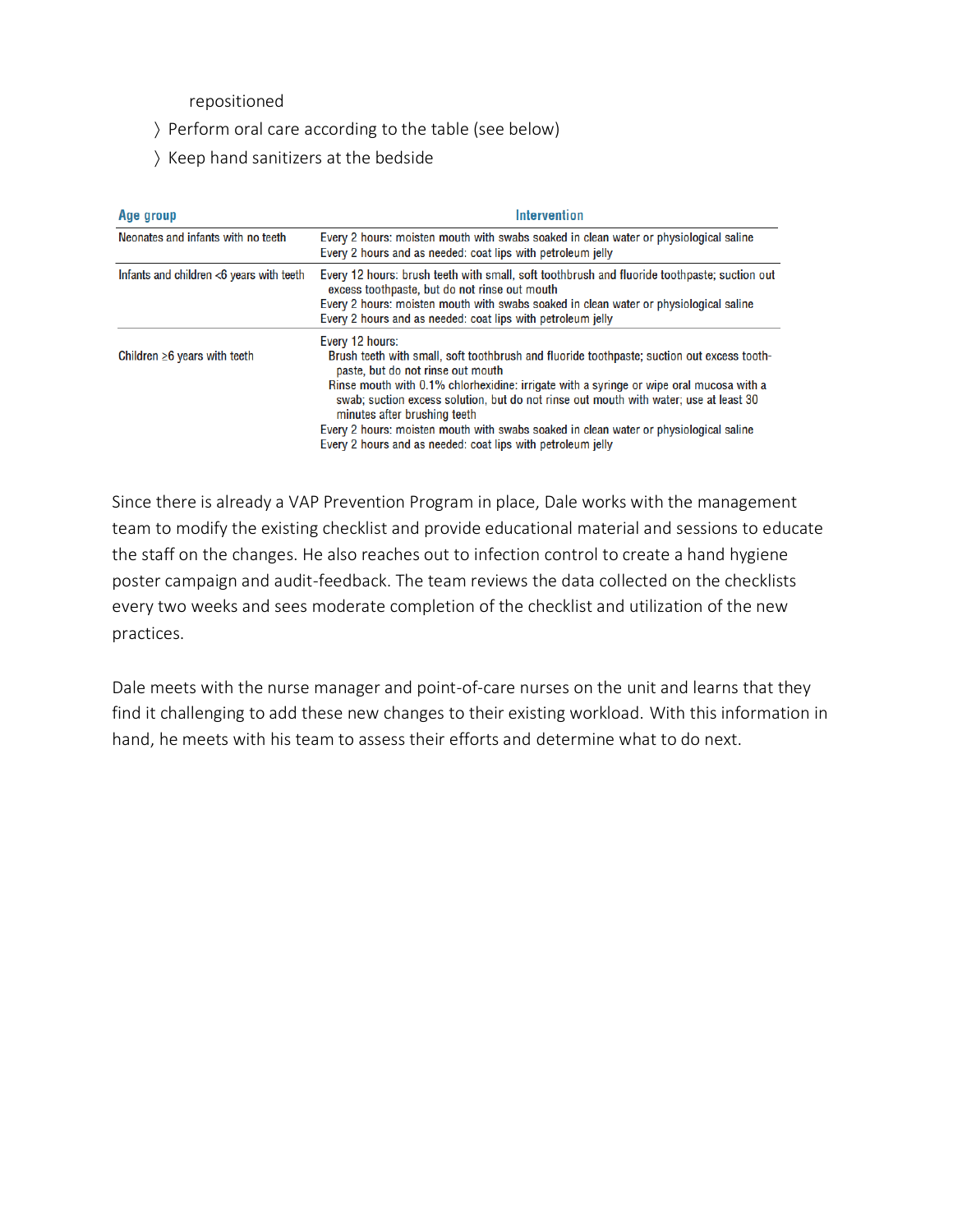# Scenario # 2: Lauren

One of Lauren's hospital's annual corporate objectives is to further reduce the incidence of VAP by incorporating the additional elements of the pediatric VAP Prevention Bundle into the pediatric ICU.

The main components of the additional interventions to be added to further prevent VAP include oral care, drainage of water from the ventilator circuit, and improved hand hygiene. The implementation plan for the guidelines recommendations include the following:

- > Drain condensation from ventilator circuit every 2-4 hours and before patient is repositioned
- > Perform oral care according to the table below
- > Provide hand sanitizers at the bedside

| Age group                                | <b>Intervention</b>                                                                                                                                                                                                                                                                                                                                                                                                                                                                                                            |  |  |
|------------------------------------------|--------------------------------------------------------------------------------------------------------------------------------------------------------------------------------------------------------------------------------------------------------------------------------------------------------------------------------------------------------------------------------------------------------------------------------------------------------------------------------------------------------------------------------|--|--|
| Neonates and infants with no teeth       | Every 2 hours: moisten mouth with swabs soaked in clean water or physiological saline<br>Every 2 hours and as needed: coat lips with petroleum jelly                                                                                                                                                                                                                                                                                                                                                                           |  |  |
| Infants and children <6 years with teeth | Every 12 hours: brush teeth with small, soft toothbrush and fluoride toothpaste; suction out<br>excess toothpaste, but do not rinse out mouth<br>Every 2 hours: moisten mouth with swabs soaked in clean water or physiological saline<br>Every 2 hours and as needed: coat lips with petroleum jelly                                                                                                                                                                                                                          |  |  |
| Children $\geq 6$ years with teeth       | Every 12 hours:<br>Brush teeth with small, soft toothbrush and fluoride toothpaste; suction out excess tooth-<br>paste, but do not rinse out mouth<br>Rinse mouth with 0.1% chlorhexidine: irrigate with a syringe or wipe oral mucosa with a<br>swab: suction excess solution, but do not rinse out mouth with water; use at least 30<br>minutes after brushing teeth<br>Every 2 hours: moisten mouth with swabs soaked in clean water or physiological saline<br>Every 2 hours and as needed: coat lips with petroleum jelly |  |  |

Lauren and her team believe that the new elements of the VAP Prevention Bundle may create additional workload for the point-of-care staff. She decides to assess the workload associated with the entire Bundle protocol by observing and timing the current processes of care, then she talks with the staff nurses about barriers and enablers of the current processes.

She learns that the original elements, including the checklist, added significant additional work and the nurses are not sure that all the elements are value-added in reducing VAP. She discusses the checklist with charge nurses, who feel they could easily incorporate a smaller set of measures into their regularly occurring charge nurse rounds, thereby avoiding these steps needing to be completed by the bedside nurses who say that they not have time to incorporate the new work.

Lauren has some volunteer nurses try the new draft processes and she learns that they indeed add up to one hour of additional work. Working with the point-of-care staff and the interprofessional team, she realizes that the respiratory therapists can easily incorporate the scheduled water drainage into their existing rounds and on trialing, she finds that it adds less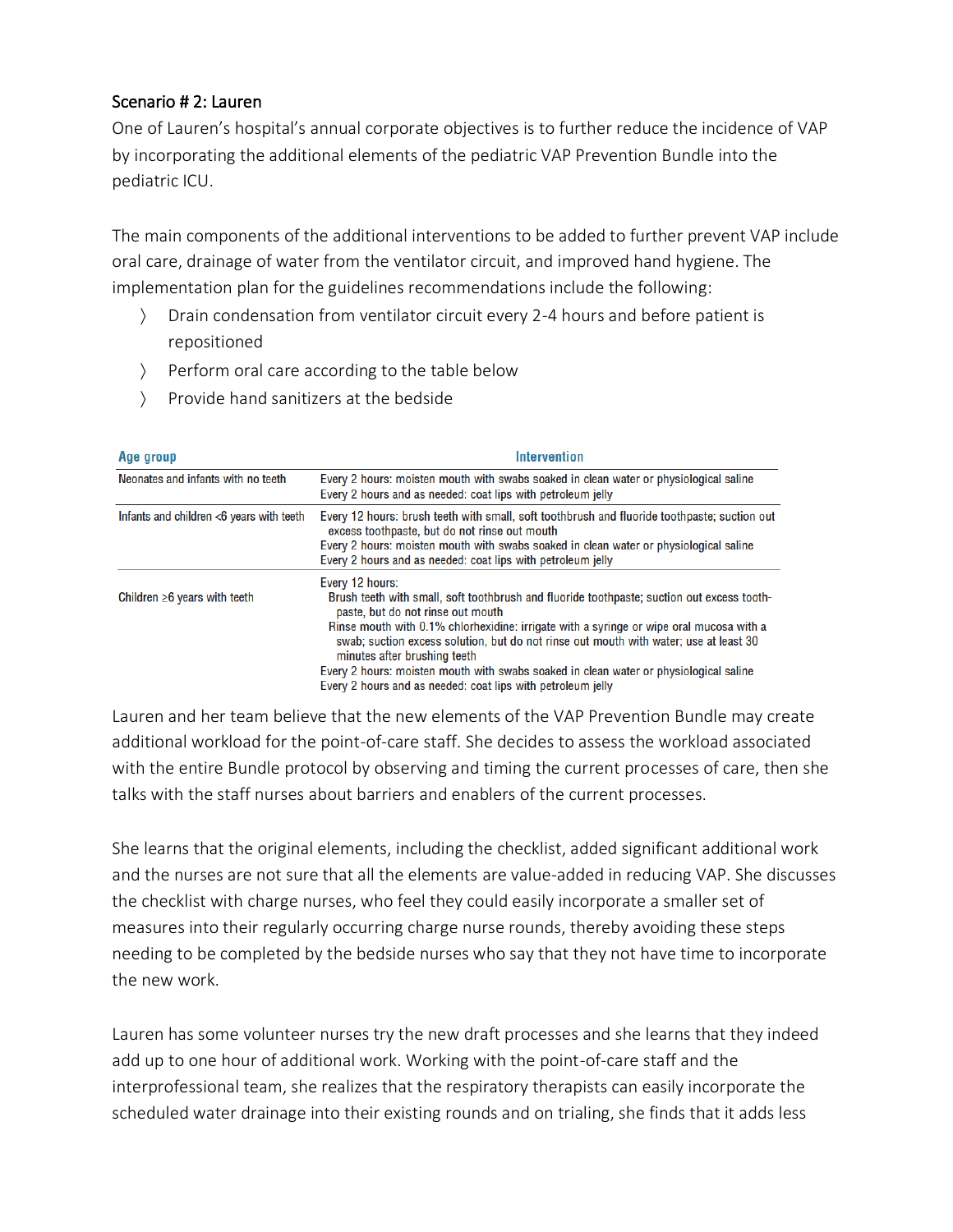than 20 minutes per shift. The RTs understand the importance and feel they can manage this. The RTs also volunteer to help raise the head of the bed during their rounds.

Lauren also realizes that significant time is spent on getting the equipment for oral care. With help for the clinical assistants, oral care bundles are created and provided at the bedside every shift. However, the nurses still believe that the oral care component adds significant workload and on observing, Lauren finds that it still takes an additional 40 minutes. One member of the team who sits on the Patient and Family Centered Care Committee reports that during a peer site visit, she had noticed that family members were assisting with oral care since they help brush their children's teeth at home. There is some concern about risk given the endotracheal tube, but the team decides to do some trial training for parents and families to involve them in managing this task. This sparks a conversation on how else the hospital can involve families to help add capacity and improve patient centeredness.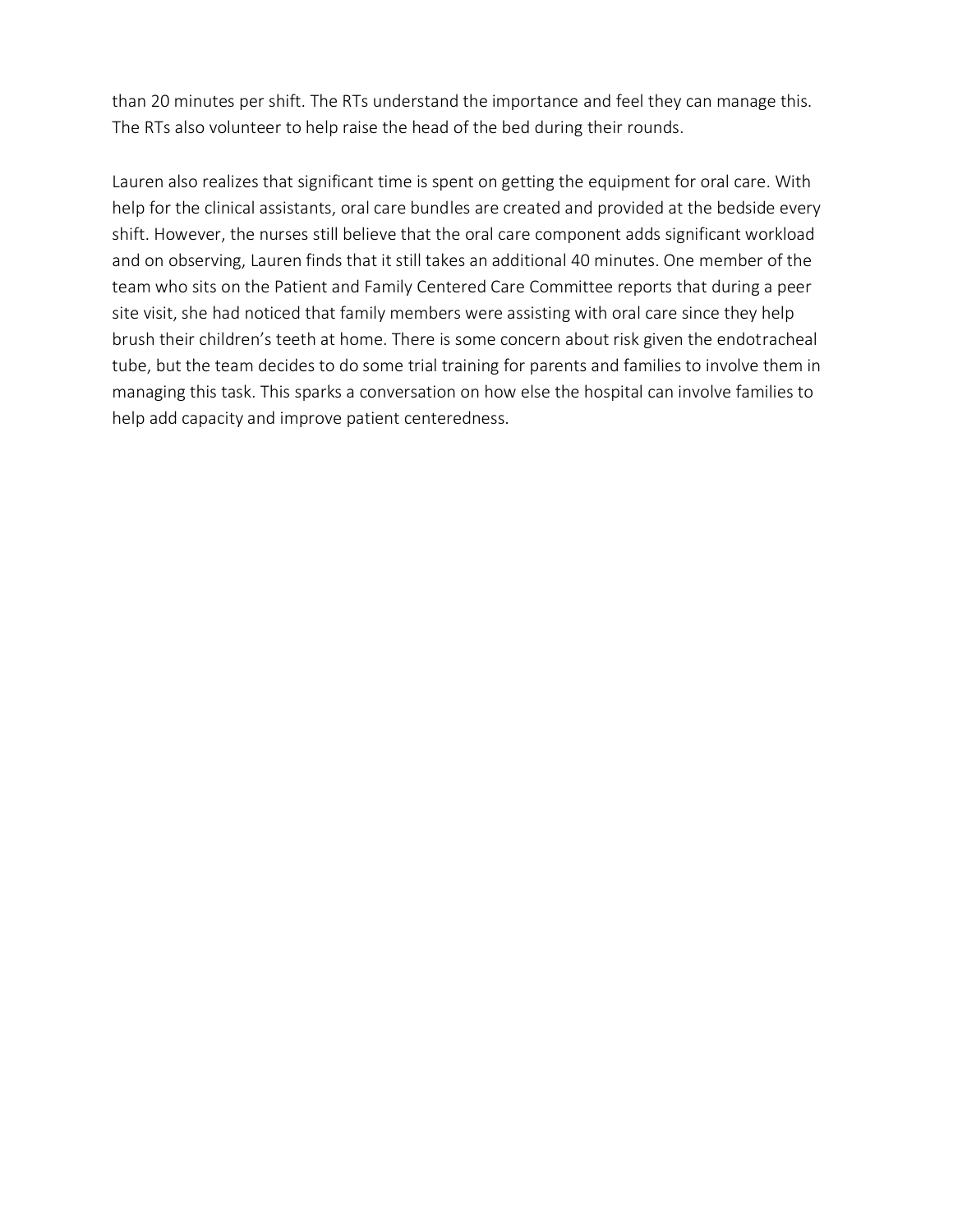- 1. Read the cases above and work at your table to discuss the key differences
- 2. Using the set of 6 statements below place a "D" for Dale and an "L" for Lauren in the column that best represents the strategies used by each, respectively.

#### **Assessment Descriptions**

# End-user participation

Are end-user staff/ physicians involved in the change?

• *Active participation of end-users in the design, testing, revising and implementation of change interventions increases the likelihood of higher perceived value and is more likely to produce a less workload intensive intervention, thus increases the chance of sustained adoption.*

| High risk                         | Moderate risk                         | Some risk                                 | Highly adoptable                          |
|-----------------------------------|---------------------------------------|-------------------------------------------|-------------------------------------------|
| The intervention has not been     | End-user staff/ physicians were       | End-user staff/ physicians played an      | End-user staff/ physicians play a         |
| designed with or tested with end- | invited to participate in the initial | initial role in the design and testing of | continuous role in the change             |
| users.                            | planning meetings where their input   | the intervention. Their feedback will     | initiative, including designing, piloting |
|                                   | was sought.                           | be sought after implementation.           | and revising the intervention and,        |
|                                   |                                       |                                           | during the implementation phase.          |
|                                   |                                       |                                           | Their feedback is continuously sought     |
|                                   |                                       |                                           | and addressed.                            |
|                                   |                                       |                                           |                                           |
|                                   |                                       |                                           |                                           |

#### Alignment and planning

Does the change initiative align with the organization's and/or team's values and goals and has the rollout been planned effectively?

• *Change initiatives that are aligned with the goals, values and objectives and planned ahead of time to inform end-users and avoid project/ priority conflicts are more likely to increase perceived value and sustained adoption.*

| High risk                                                                                                                                                                     | Moderate risk                                                                                                                                                               | Some risk                                                                                                                                                                                                          | Highly adoptable                                                                                                                                                                                                                                         |
|-------------------------------------------------------------------------------------------------------------------------------------------------------------------------------|-----------------------------------------------------------------------------------------------------------------------------------------------------------------------------|--------------------------------------------------------------------------------------------------------------------------------------------------------------------------------------------------------------------|----------------------------------------------------------------------------------------------------------------------------------------------------------------------------------------------------------------------------------------------------------|
| The change initiative is addressing an<br>ad-hoc request/ need with little time<br>to plan and communicate with end-<br>users. There are competing priorities<br>or projects. | The change initiative is addressing an<br>ad-hoc request with some attempt to<br>communicate the plan with the end-<br>users and avoid competing priorities<br>or projects. | The change initiative aligns with our<br>goals and plan, which have been<br>communicated effectively with the<br>end-users. However, there are other<br>projects being implemented during<br>the same time period. | The change initiative aligns with our<br>goals and plan, which have been<br>communicated effectively with the<br>end-users (or requested by them.)<br>The timing of the implementation is<br>such that there are no competing<br>priorities or projects. |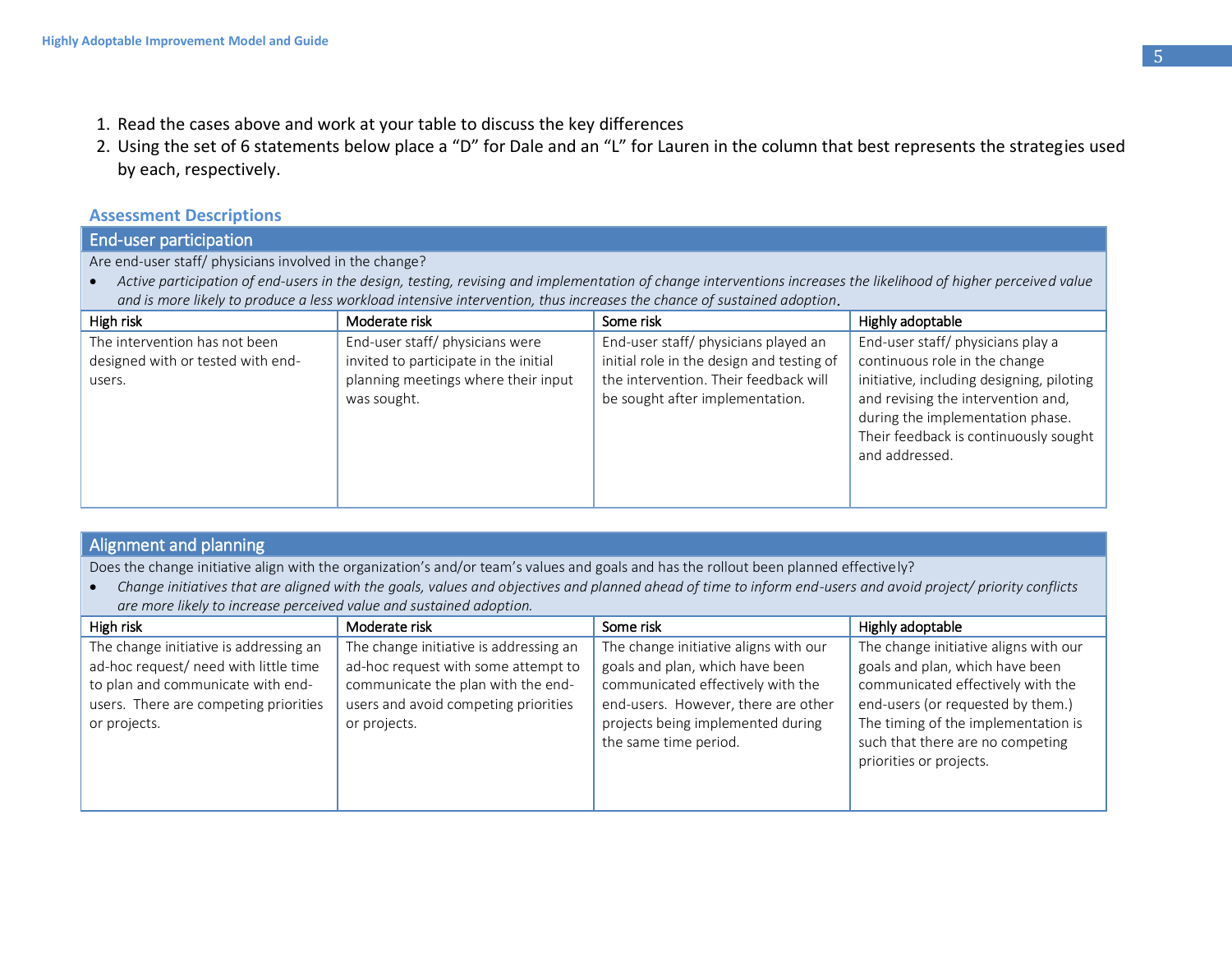#### Resource availability

Are the required resources (training, equipment, time, personnel) for the implementation of the change initiative known and will they be made available?

• *Providing the necessary supports and resources to aid understanding and implementation of the change initiative increases the ability for end-users to adapt the changes into their existing workflow.* 

| High risk                                                      | Moderate risk                                                                                        | Some risk                                                                                                                                                    | Highly adoptable                                                                                                                                                                                                 |
|----------------------------------------------------------------|------------------------------------------------------------------------------------------------------|--------------------------------------------------------------------------------------------------------------------------------------------------------------|------------------------------------------------------------------------------------------------------------------------------------------------------------------------------------------------------------------|
| No assessment of the required<br>resources has been performed. | The resources have been estimated<br>without input from end-users and<br>have not been communicated. | The resources have been estimated<br>with some input from end-users or<br>managers and a plan to provide the<br>resources has been made and<br>communicated. | The resources required have been<br>determined through testing the<br>change initiative and feedback from<br>end-users. A plan to provide the<br>resources has been made and<br>communicated with the end-users. |

#### **Workload**

How much workload (cognitive, physical, time) is associated with the intervention? [see Appendix for sample methods for assessing workload]

• *Interventions that have less workload or make the current workflow easier to perform are more likely to be sustainably adopted and reliably performed.*

| High risk                                                                          | Moderate risk                                                                                                                                                            | Some risk                                                                                                                                                                                                                                                                                                     | Highly adoptable                                                                                                                                                                                                                                   |
|------------------------------------------------------------------------------------|--------------------------------------------------------------------------------------------------------------------------------------------------------------------------|---------------------------------------------------------------------------------------------------------------------------------------------------------------------------------------------------------------------------------------------------------------------------------------------------------------|----------------------------------------------------------------------------------------------------------------------------------------------------------------------------------------------------------------------------------------------------|
| We have not estimated how much<br>workload is associated with the<br>intervention. | We have attempted to estimate the<br>additional workload associated with<br>the intervention and believe the<br>additional workload should be<br>adoptable by end-users. | We have piloted the intervention and<br>worked with end-users to assess the<br>workload demands and have<br>determined that the intervention<br>adds additional workload. We are<br>looking to see if the intervention can<br>be further simplified, other work<br>removed, or additional resources<br>added. | We have piloted the intervention with  <br>end-users to assess the workload<br>demands and have determined that<br>the new work can be implemented<br>with no additional workload or can<br>reduce workload and make their<br>current work easier. |